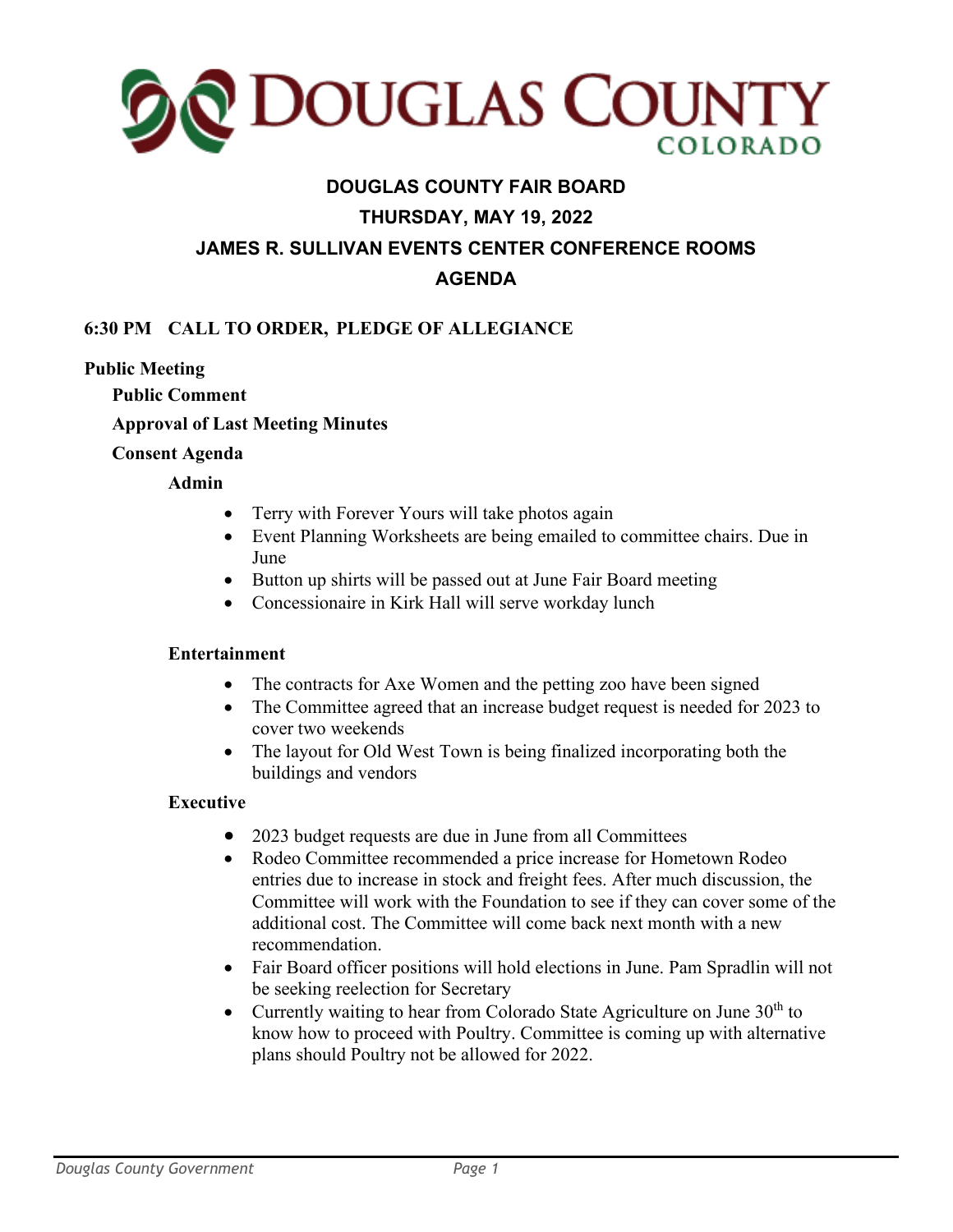#### **Guest Services**

- The Committee recommends Lisa and Gary as Associates Members to the Board
- Booth space has been secured at 6 local Farmers Market dates before Fair
- Sign Up Genius Link is live and will be emailed out and posted next week

## **Livestock Sale**

- Fair Entry is being tested for Mock Sale training
- Mock Sale is 6 pm on July 13th in Pavilion
- Gary Debus and George Geiger will be the Auctioneers for the Sale
- Committee is confirming clerks and other sale helpers

# **Marketing**

- The Committee recommends moving forward with 106.7 the Bull and iHeart Media streaming to supplement all other advertising.
- The Committee is researching local magazines and newsletters to advertiser the first weekend's activities
- Due to supply chain issues, the printer for the Souvenir Program is asking for everything much earlier than in years past. Pam is working to get all articles and advertisements done
- Jennifer recommended using the Branded Maverick Marketing for press releases and social media during Fair for 2022
- Jennifer and Debbie met with social media influencer, Allison Wiens, to discuss marketing opportunities for Fair. She will provide the Committee a quote for her unique services by the next meeting

# **Rodeo**

- Due to increased Hometown Rodeo stock fees, the Committee made the recommendation to increase cattle stock charge from \$29.00 to \$40.00 and goat stock charge from \$8.00 to \$30.00.
- Due to increased Hometown Rodeo stock fees, the Committee made the recommendation to increase Mutton Bustin' participation fee from \$20.00 to \$25.00.
- The Committee finalized their plans for the PRCA youth camp.
- The Committee agreed to meet one week early in June to finalize their budget request for 2023. This way it can be ready for the Executive meeting on June  $9<sup>th</sup>$ .

# **Show Management**

• No Meeting – Individual Superintendent Meetings

# **Treasurer's Report**